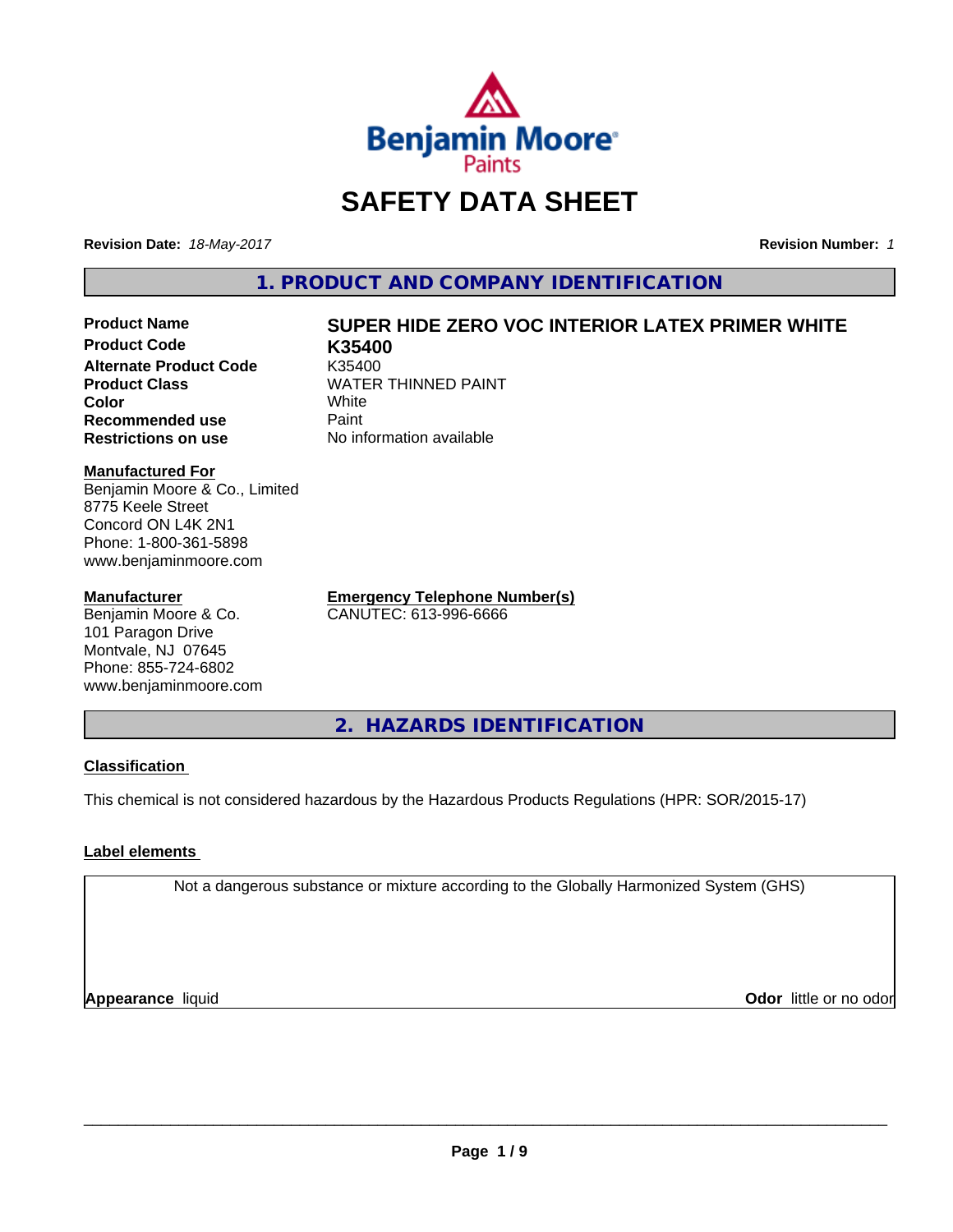#### **Other information**

No information available

# **3. COMPOSITION INFORMATION ON COMPONENTS**

| <b>Chemical Name</b> | <b>CAS-No</b> | Weight % (max) |
|----------------------|---------------|----------------|
| ∟imestone            | 1317-65-3     | 30%<br>$10 -$  |
| Kaolin               | 1332-58-7     | 13%            |
| Titanium dioxide     | 13463-67-7    | 10%            |

| 4. FIRST AID MEASURES |                                                                                                          |  |  |  |
|-----------------------|----------------------------------------------------------------------------------------------------------|--|--|--|
| <b>General Advice</b> | No hazards which require special first aid measures.                                                     |  |  |  |
| <b>Eye Contact</b>    | Rinse thoroughly with plenty of water for at least 15<br>minutes and consult a physician.                |  |  |  |
| <b>Skin Contact</b>   | Wash off immediately with soap and plenty of water while<br>removing all contaminated clothes and shoes. |  |  |  |
| <b>Inhalation</b>     | Move to fresh air. If symptoms persist, call a physician.                                                |  |  |  |
| Ingestion             | Clean mouth with water and afterwards drink plenty of<br>water. Consult a physician if necessary.        |  |  |  |

# **Most Important Symptoms/Effects** None known.

**Notes To Physician Treat symptomatically.** Treat symptomatically.

**5. FIRE-FIGHTING MEASURES**

| <b>Suitable Extinguishing Media</b>                                                          | Use extinguishing measures that are appropriate to local<br>circumstances and the surrounding environment.                                   |
|----------------------------------------------------------------------------------------------|----------------------------------------------------------------------------------------------------------------------------------------------|
| <b>Protective Equipment And Precautions For</b><br><b>Firefighters</b>                       | As in any fire, wear self-contained breathing apparatus<br>pressure-demand, MSHA/NIOSH (approved or equivalent)<br>and full protective gear. |
| <b>Specific Hazards Arising From The Chemical</b>                                            | Closed containers may rupture if exposed to fire or<br>extreme heat.                                                                         |
| <b>Sensitivity To Mechanical Impact</b>                                                      | No                                                                                                                                           |
| <b>Sensitivity To Static Discharge</b>                                                       | No.                                                                                                                                          |
| <b>Flash Point Data</b><br>Flash Point (°F)<br>Flash Point (°C)<br><b>Flash Point Method</b> | Not applicable<br>Not applicable<br>Not applicable                                                                                           |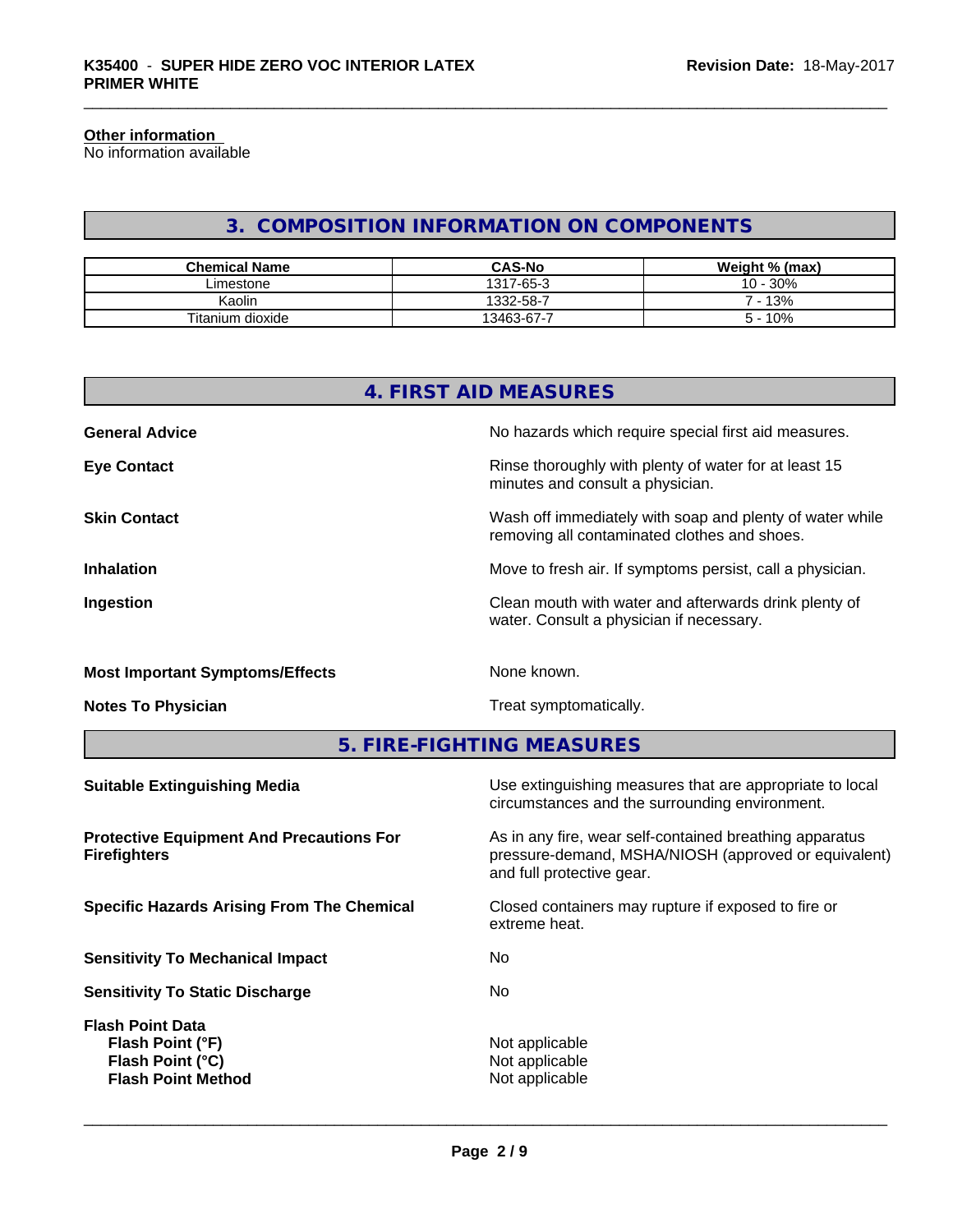#### **Flammability Limits In Air**

**Lower Explosion Limit Contract Accord Accord Accord Accord Accord Accord Accord Accord Accord Accord Accord Accord Accord Accord Accord Accord Accord Accord Accord Accord Accord Accord Accord Accord Accord Accord Accord Upper Explosion Limit** Not applicable

**NFPA Health:** 1 **Flammability:** 0 **Instability:** 0 **Special:** Not Applicable

#### **NFPA Legend**

- 0 Not Hazardous
- 1 Slightly
- 2 Moderate
- 3 High
- 4 Severe

*The ratings assigned are only suggested ratings, the contractor/employer has ultimate responsibilities for NFPA ratings where this system is used.*

*Additional information regarding the NFPA rating system is available from the National Fire Protection Agency (NFPA) at www.nfpa.org.*

# **6. ACCIDENTAL RELEASE MEASURES**

**Personal Precautions Avoid contact with skin, eyes and clothing. Ensure** Avoid contact with skin, eyes and clothing. Ensure adequate ventilation.

**Other Information Discription Prevent further leakage or spillage if safe to do so.** 

**Environmental Precautions** See Section 12 for additional Ecological Information.

**Methods For Clean-Up Example 20 All 20 All 20 All 20 Soak up with inert absorbent material. Sweep up and** shovel into suitable containers for disposal.

**7. HANDLING AND STORAGE**

**Handling Handling Avoid contact with skin, eyes and clothing. Avoid breathing** vapors, spray mists or sanding dust. In case of insufficient ventilation, wear suitable respiratory equipment. **Storage Keep container tightly closed.** Keep out of the reach of children. **Incompatible Materials** Noinformation available

**8. EXPOSURE CONTROLS/PERSONAL PROTECTION**

#### **Exposure Limits**

*No exposure limits have been established for this product.*

| <b>Chemical Name</b> | ACGIH                    | Alberta                  | <b>British Columbia</b>    | Ontario                  | Quebec                       |
|----------------------|--------------------------|--------------------------|----------------------------|--------------------------|------------------------------|
| Limestone            | N/E                      | 10 mg/m $3$ - TWA        | 10 mg/m $3$ - TWA          | N/E                      | 10 mg/m <sup>3</sup> - TWAEV |
|                      |                          |                          | $3 \text{ ma/m}^3$ - TWA   |                          |                              |
|                      |                          |                          | $20 \text{ ma/m}^3$ - STEL |                          |                              |
| Kaolin               | $2 \text{ ma/m}^3$ - TWA | $2 \text{ ma/m}^3$ - TWA | $2 \text{ ma/m}^3$ - TWA   | $2 \text{ ma/m}^3$ - TWA | 5 mg/m <sup>3</sup> - TWAEV  |
| Titanium dioxide     | 10 mg/m $3$ - TWA        | 10 mg/m $3$ - TWA        | 10 mg/m $3$ - TWA          | 10 mg/m $3$ - TWA        | $10 \text{ mg/m}^3$ - TWAEV  |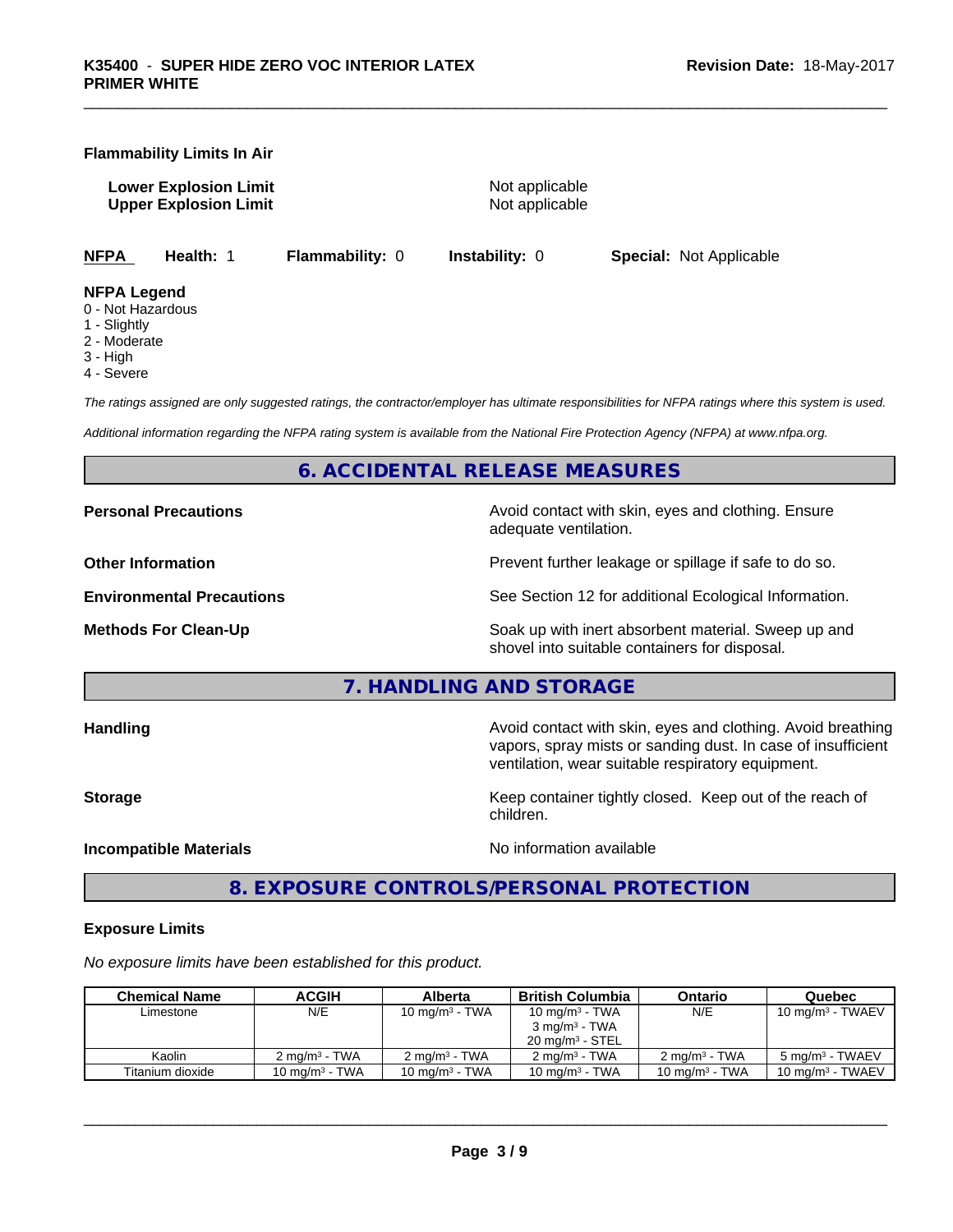#### \_\_\_\_\_\_\_\_\_\_\_\_\_\_\_\_\_\_\_\_\_\_\_\_\_\_\_\_\_\_\_\_\_\_\_\_\_\_\_\_\_\_\_\_\_\_\_\_\_\_\_\_\_\_\_\_\_\_\_\_\_\_\_\_\_\_\_\_\_\_\_\_\_\_\_\_\_\_\_\_\_\_\_\_\_\_\_\_\_\_\_\_\_ **K35400** - **SUPER HIDE ZERO VOC INTERIOR LATEX PRIMER WHITE**

|                                                                                                                                                                                                                                                                                                                                     |  |  | $3$ mg/m <sup>3</sup> - TWA                                                                                                            |  |                                                               |
|-------------------------------------------------------------------------------------------------------------------------------------------------------------------------------------------------------------------------------------------------------------------------------------------------------------------------------------|--|--|----------------------------------------------------------------------------------------------------------------------------------------|--|---------------------------------------------------------------|
| <u>Legend</u><br>ACGIH - American Conference of Governmental Industrial Hygienists<br>Alberta - Alberta Occupational Exposure Limits<br>British Columbia - British Columbia Occupational Exposure Limits<br>Ontario - Ontario Occupational Exposure Limits<br>Quebec - Quebec Occupational Exposure Limits<br>N/E - Not established |  |  |                                                                                                                                        |  |                                                               |
| <b>Engineering Measures</b><br><b>Personal Protective Equipment</b><br><b>Eye/Face Protection</b><br><b>Skin Protection</b><br><b>Respiratory Protection</b><br><b>Hygiene Measures</b>                                                                                                                                             |  |  |                                                                                                                                        |  | Ensure adequate ventilation, especially in confined areas.    |
|                                                                                                                                                                                                                                                                                                                                     |  |  | Safety glasses with side-shields.<br>Protective gloves and impervious clothing.<br>equipment.                                          |  | In case of insufficient ventilation wear suitable respiratory |
|                                                                                                                                                                                                                                                                                                                                     |  |  | Avoid contact with skin, eyes and clothing. Remove and<br>wash contaminated clothing before re-use. Wash<br>thoroughly after handling. |  |                                                               |
|                                                                                                                                                                                                                                                                                                                                     |  |  | 9. PHYSICAL AND CHEMICAL PROPERTIES                                                                                                    |  |                                                               |
| Appearance<br>Odor                                                                                                                                                                                                                                                                                                                  |  |  | liquid<br>little or no odor                                                                                                            |  |                                                               |

| <b>Appearance</b>                              |                          |
|------------------------------------------------|--------------------------|
| Odor                                           | little or no odor        |
| <b>Odor Threshold</b>                          | No information available |
| Density (Ibs/gal)                              | $11.2 - 11.5$            |
| <b>Specific Gravity</b>                        | $1.34 - 1.38$            |
| рH                                             | No information available |
| <b>Viscosity (cps)</b>                         | No information available |
| <b>Solubility</b>                              | No information available |
| <b>Water Solubility</b>                        | No information available |
| <b>Evaporation Rate</b>                        | No information available |
| <b>Vapor Pressure</b>                          | No information available |
| <b>Vapor Density</b>                           | No information available |
| Wt. % Solids                                   | $45 - 55$                |
| Vol. % Solids                                  | $25 - 35$                |
| Wt. % Volatiles                                | $45 - 55$                |
| Vol. % Volatiles                               | $65 - 75$                |
| <b>VOC Regulatory Limit (g/L)</b>              | < 5                      |
| <b>Boiling Point (°F)</b>                      | 212                      |
| <b>Boiling Point (°C)</b>                      | 100                      |
| <b>Freezing Point (°F)</b>                     | 32                       |
| <b>Freezing Point (°C)</b>                     | $\Omega$                 |
| Flash Point (°F)                               | Not applicable           |
| Flash Point (°C)                               | Not applicable           |
| <b>Flash Point Method</b>                      | Not applicable           |
| <b>Flammability (solid, gas)</b>               | Not applicable           |
| <b>Upper Explosion Limit</b>                   | Not applicable           |
| <b>Lower Explosion Limit</b>                   | Not applicable           |
| <b>Autoignition Temperature (°F)</b>           | No information available |
| <b>Autoignition Temperature (°C)</b>           | No information available |
| Decomposition Temperature (°F)                 | No information available |
| Decomposition Temperature (°C)                 | No information available |
| <b>Partition Coefficient (n-octanol/water)</b> | No information available |
|                                                |                          |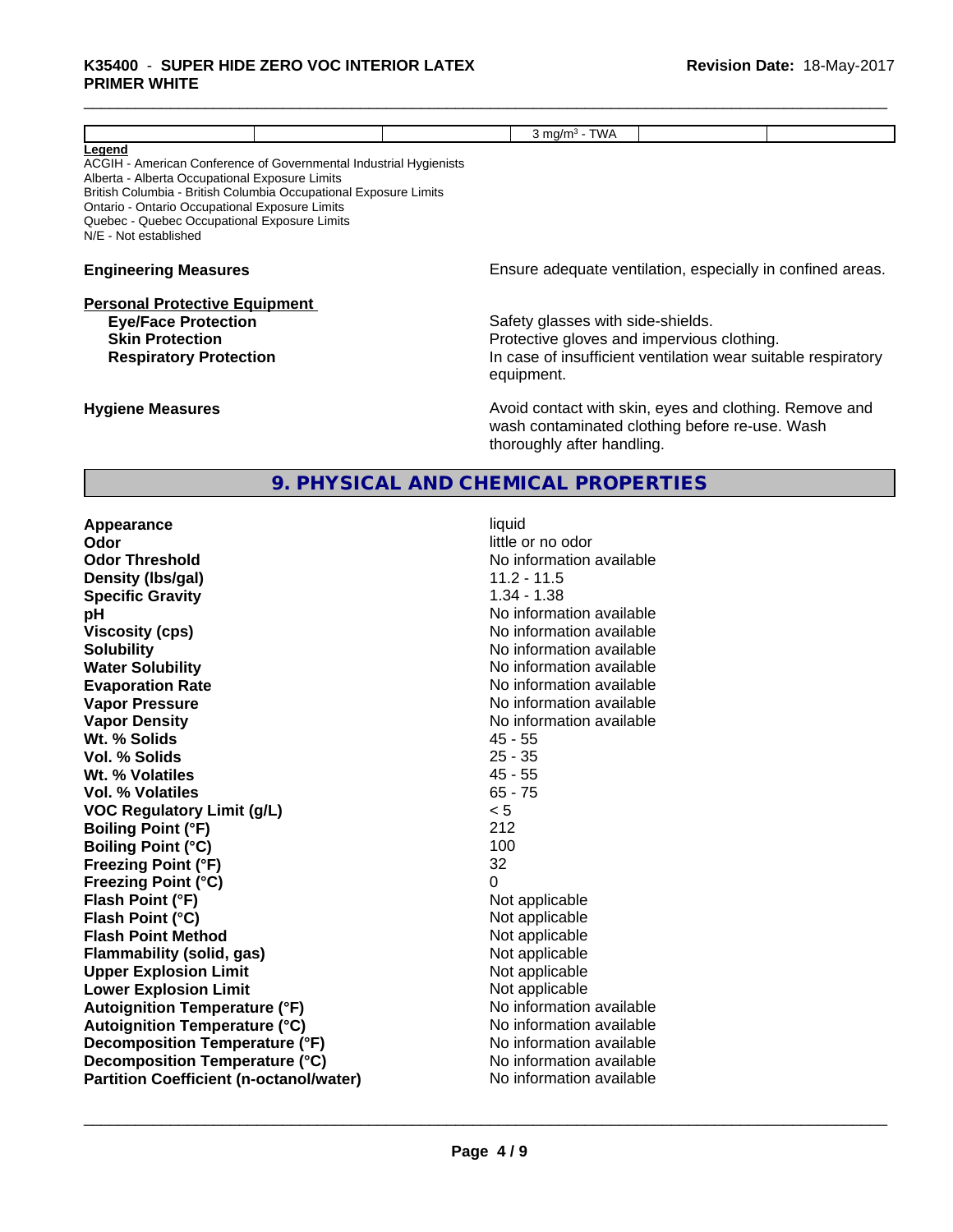# **10. STABILITY AND REACTIVITY**

| <b>Reactivity</b>                         | Not Applicable                           |
|-------------------------------------------|------------------------------------------|
| <b>Chemical Stability</b>                 | Stable under normal conditions.          |
| <b>Conditions To Avoid</b>                | Prevent from freezing.                   |
| <b>Incompatible Materials</b>             | No materials to be especially mentioned. |
| <b>Hazardous Decomposition Products</b>   | None under normal use.                   |
| <b>Possibility Of Hazardous Reactions</b> | None under normal conditions of use.     |

# **11. TOXICOLOGICAL INFORMATION**

#### **Product Information Information on likely routes of exposure**

**Principal Routes of Exposure Exposure** Eye contact, skin contact and inhalation.

**Acute Toxicity**<br>**Product Information** 

**Information on toxicological effects**

**Symptoms** No information available

**No information available** 

#### **Delayed and immediate effects as well as chronic effects from short and long-term exposure**

**Neurological Effects Mutagenic Effects No information available. Reproductive Effects No information available.** No information available. **Developmental Effects No information available. Target Organ Effects No information available.** No information available. **STOT** - single exposure **No information available. STOT** - **repeated exposure** No information available. **Other adverse effects** Noinformation available. **Aspiration Hazard No information available.** 

**Eye contact Exercise Solution Exercise Solution May cause slight irritation Skin contact** Substance may cause slight skin irritation. Prolonged or repeated contact may dry skin and cause irritation. **Inhalation** May cause irritation of respiratory tract. **Ingestion Ingestion Ingestion may cause gastrointestinal irritation, nausea,** vomiting and diarrhea. **Sensitization:** No information available.<br> **No information available.**<br>
No information available.

**Numerical measures of toxicity**

**The following values are calculated based on chapter 3.1 of the GHS document**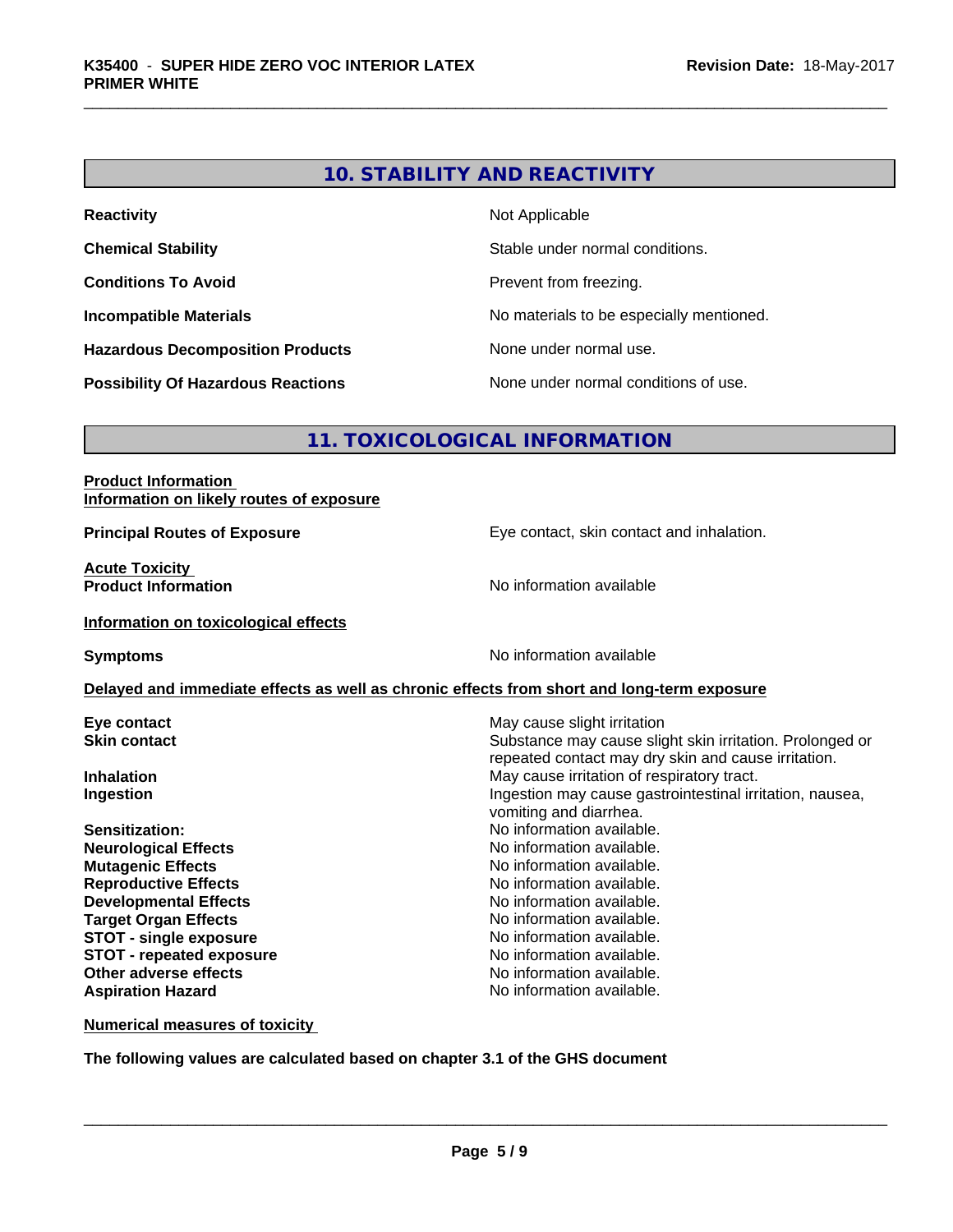# **ATEmix (oral)** 124072 mg/kg

#### **Component**

Kaolin LD50 Oral: > 5000 mg/kg (Rat) Titanium dioxide LD50 Oral: > 10000 mg/kg (Rat)

### **Chronic Toxicity**

#### **Carcinogenicity**

*The information below indicateswhether each agency has listed any ingredient as a carcinogen:.*

| <b>Chemical Name</b> | IARC                            | <b>NTP</b> |
|----------------------|---------------------------------|------------|
|                      | Possible Human Carcinogen<br>2B |            |
| Titanium dioxide     |                                 |            |

• Although IARC has classified titanium dioxide as possibly carcinogenic to humans (2B), their summary concludes: "No significant exposure to titanium dioxide is thought to occur during the use of products in which titanium dioxide is bound to other materials, such as paint."

#### **Legend**

IARC - International Agency for Research on Cancer NTP - National Toxicity Program OSHA - Occupational Safety & Health Administration

**12. ECOLOGICAL INFORMATION**

# **Ecotoxicity Effects**

The environmental impact of this product has not been fully investigated.

# **Product Information**

#### **Acute Toxicity to Fish**

No information available

#### **Acute Toxicity to Aquatic Invertebrates**

No information available

#### **Acute Toxicity to Aquatic Plants**

No information available

#### **Persistence / Degradability**

No information available.

#### **Bioaccumulation / Accumulation**

No information available.

#### **Mobility in Environmental Media**

No information available.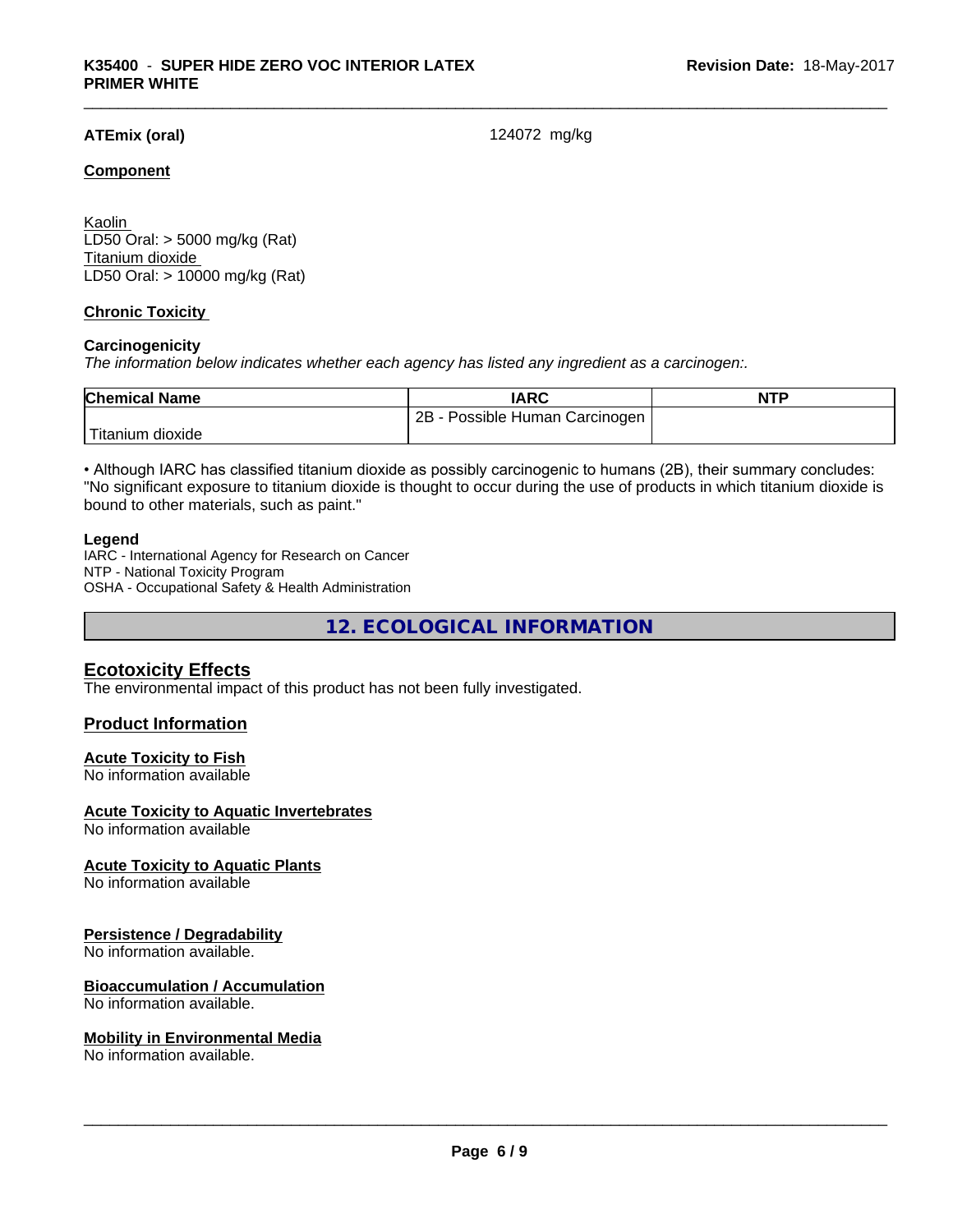**Ozone**

No information available

# **Component**

### **Acute Toxicity to Fish**

Titanium dioxide  $LC50:$  > 1000 mg/L (Fathead Minnow - 96 hr.)

#### **Acute Toxicity to Aquatic Invertebrates**

No information available

#### **Acute Toxicity to Aquatic Plants**

No information available

**13. DISPOSAL CONSIDERATIONS**

**Waste Disposal Method** Dispose of in accordance with federal, state, provincial, and local regulations. Local requirements may vary, consult your sanitation department or state-designated environmental protection agency for more disposal options.

# **14. TRANSPORT INFORMATION**

| TDG                | Not regulated |
|--------------------|---------------|
| <b>ICAO / IATA</b> | Not regulated |
| <b>IMDG / IMO</b>  | Not regulated |

# **15. REGULATORY INFORMATION**

# **International Inventories**

**TSCA: United States** Yes - All components are listed or exempt. **DSL: Canada** Yes - All components are listed or exempt.

# **National Pollutant Release Inventory (NPRI)**

#### **NPRI Parts 1- 4**

This product contains the following Parts 1-4 NPRI chemicals: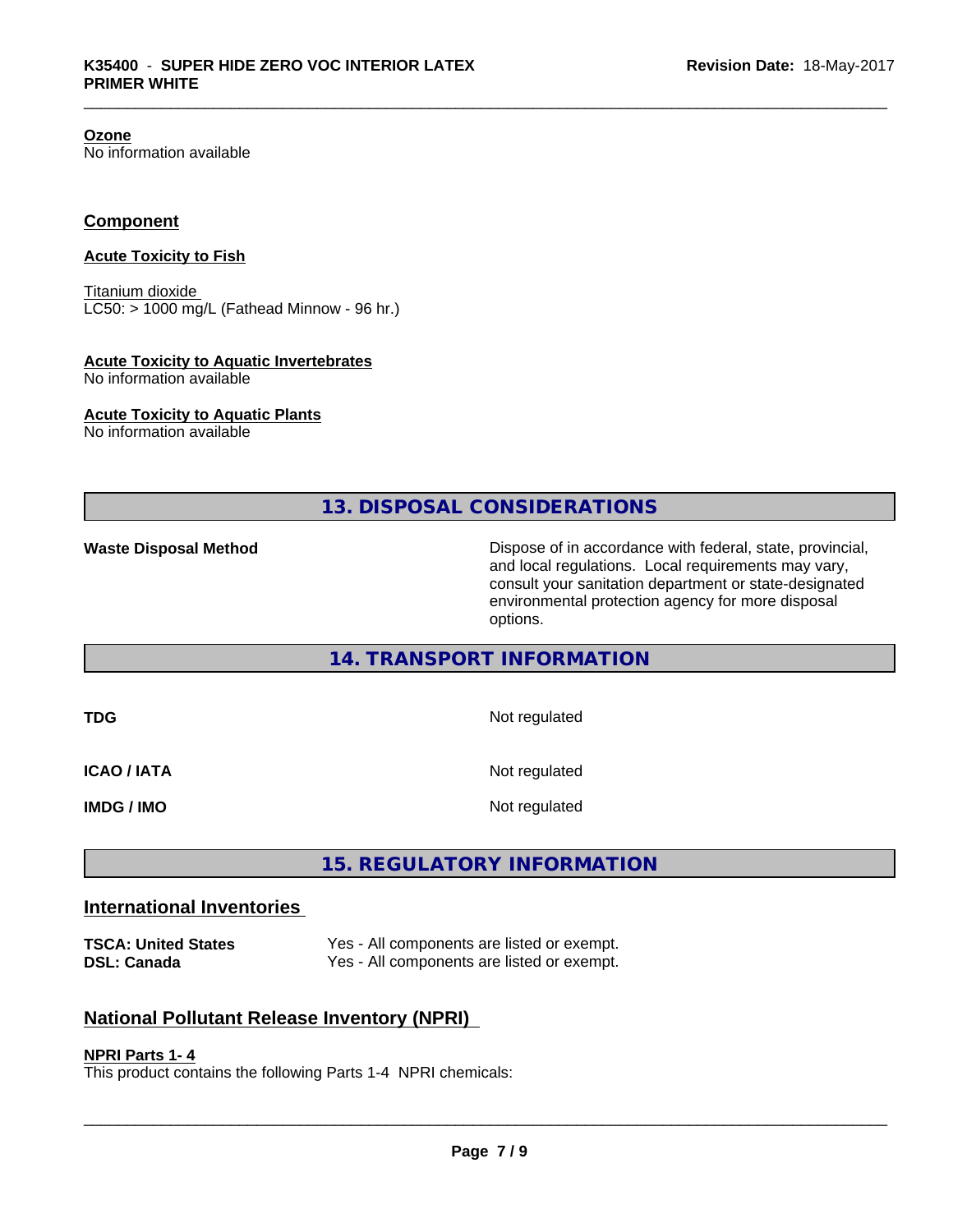#### *None*

#### **NPRI Part 5**

This product contains the following NPRI Part 5 Chemicals:

#### *None*

#### **WHMIS Regulatory Status**

This product has been classified in accordance with the hazard criteria of the Hazardous Products Regulations (HPR) and the SDS contains all the information required by the HPR.

# **16. OTHER INFORMATION**

| HMIS -                                             | <b>Health: 1</b> | <b>Flammability: 0</b>                                                     | <b>Reactivity: 0</b> | $PPE: -$                                                                                                                                      |
|----------------------------------------------------|------------------|----------------------------------------------------------------------------|----------------------|-----------------------------------------------------------------------------------------------------------------------------------------------|
| <b>HMIS Legend</b>                                 |                  |                                                                            |                      |                                                                                                                                               |
| 0 - Minimal Hazard                                 |                  |                                                                            |                      |                                                                                                                                               |
| 1 - Slight Hazard                                  |                  |                                                                            |                      |                                                                                                                                               |
| 2 - Moderate Hazard                                |                  |                                                                            |                      |                                                                                                                                               |
| 3 - Serious Hazard                                 |                  |                                                                            |                      |                                                                                                                                               |
| 4 - Severe Hazard                                  |                  |                                                                            |                      |                                                                                                                                               |
| * - Chronic Hazard                                 |                  |                                                                            |                      |                                                                                                                                               |
|                                                    |                  | X - Consult your supervisor or S.O.P. for "Special" handling instructions. |                      |                                                                                                                                               |
| present under the actual normal conditions of use. |                  |                                                                            |                      | Note: The PPE rating has intentionally been left blank. Choose appropriate PPE that will protect employees from the hazards the material will |

*Caution: HMISÒ ratings are based on a 0-4 rating scale, with 0 representing minimal hazards or risks, and 4 representing significant hazards or risks. Although HMISÒ ratings are not required on MSDSs under 29 CFR 1910.1200, the preparer, has chosen to provide them. HMISÒ ratings are to be used only in conjunction with a fully implemented HMISÒ program by workers who have received appropriate HMISÒ training. HMISÒ is a registered trade and service mark of the NPCA. HMISÒ materials may be purchased exclusively from J. J. Keller (800) 327-6868.*

**WARNING!** If you scrape, sand, or remove old paint, you may release lead dust. LEAD IS TOXIC. EXPOSURE TO LEAD DUST CAN CAUSE SERIOUS ILLNESS, SUCH AS BRAIN DAMAGE, ESPECIALLY IN CHILDREN. PREGNANT WOMEN SHOULD ALSO AVOID EXPOSURE. Wear a NIOSH approved respirator to control lead exposure. Clean up carefully with a HEPA vacuum and a wet mop. Before you start, find out how to protect yourself and your family by logging onto Health Canada @ http://www.hc-sc.gc.ca/ewh-semt/contaminants/lead-plomb/asked\_questions-questions\_posees-eng.php.

| <b>Prepared By</b>                                  | <b>Product Stewardship Department</b><br>Benjamin Moore & Co.<br>101 Paragon Drive<br>Montvale, NJ 07645<br>855-724-6802 |  |
|-----------------------------------------------------|--------------------------------------------------------------------------------------------------------------------------|--|
| <b>Revision Date:</b><br><b>Reason For Revision</b> | 18-May-2017<br>Not available                                                                                             |  |

#### **Disclaimer**

The information contained herein is presented in good faith and believed to be accurate as of the effective date shown